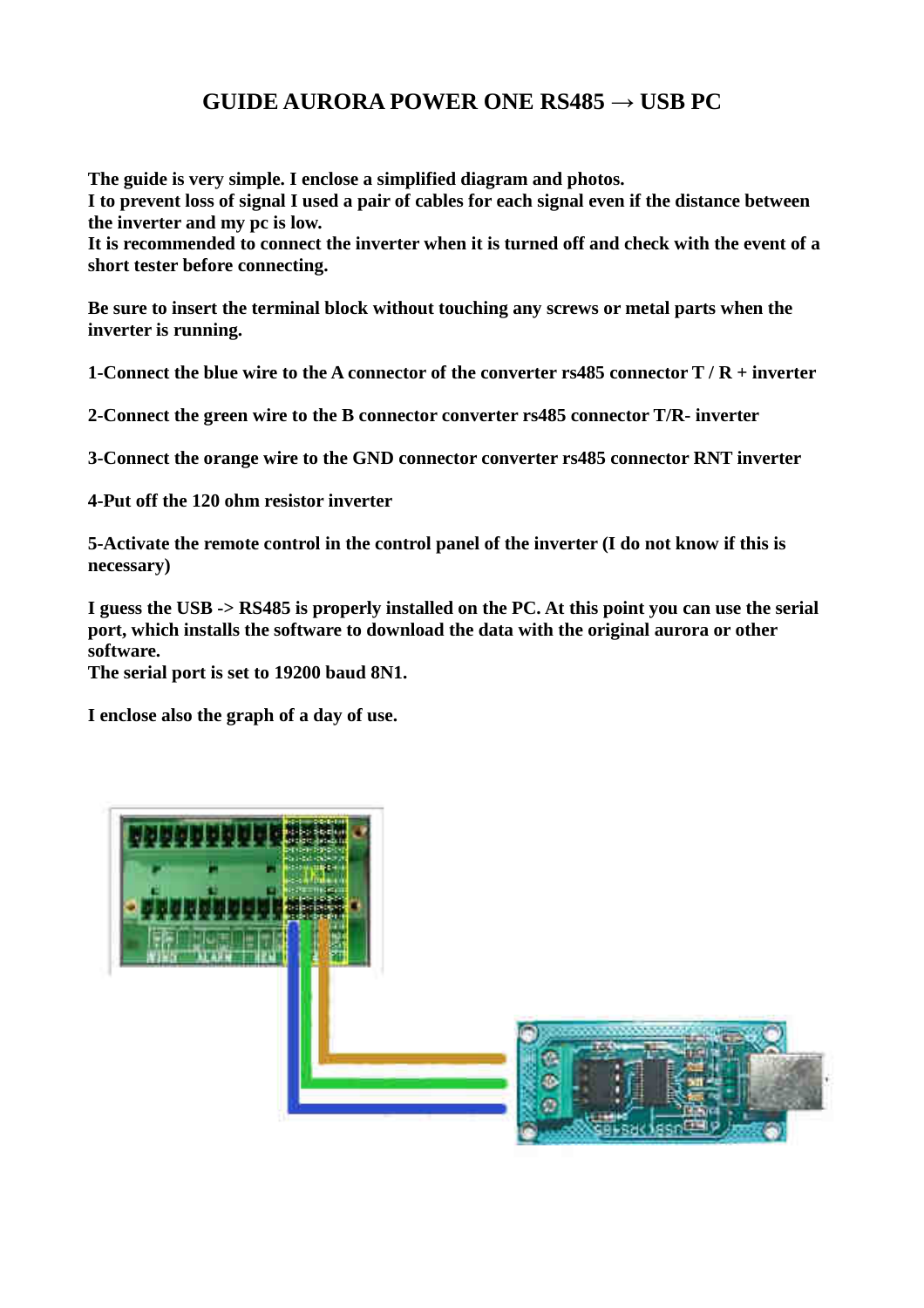

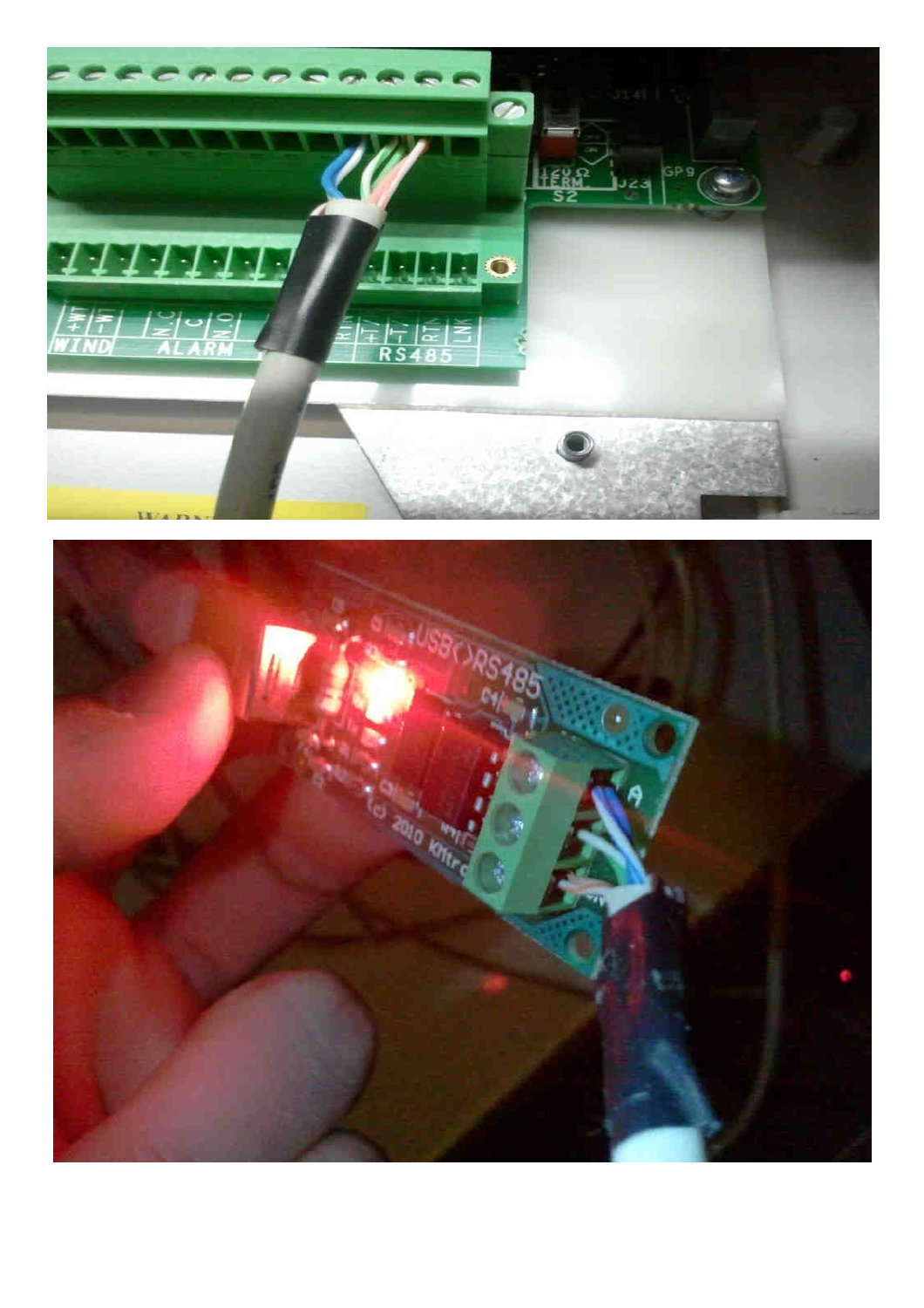

## **http://www.energeticambiente.it/tecnica-componentistica-einstallazione/14736016-aurora-web-data-logger-open-source.html**

**http://pcnet.homepc.it/solare/index.html**